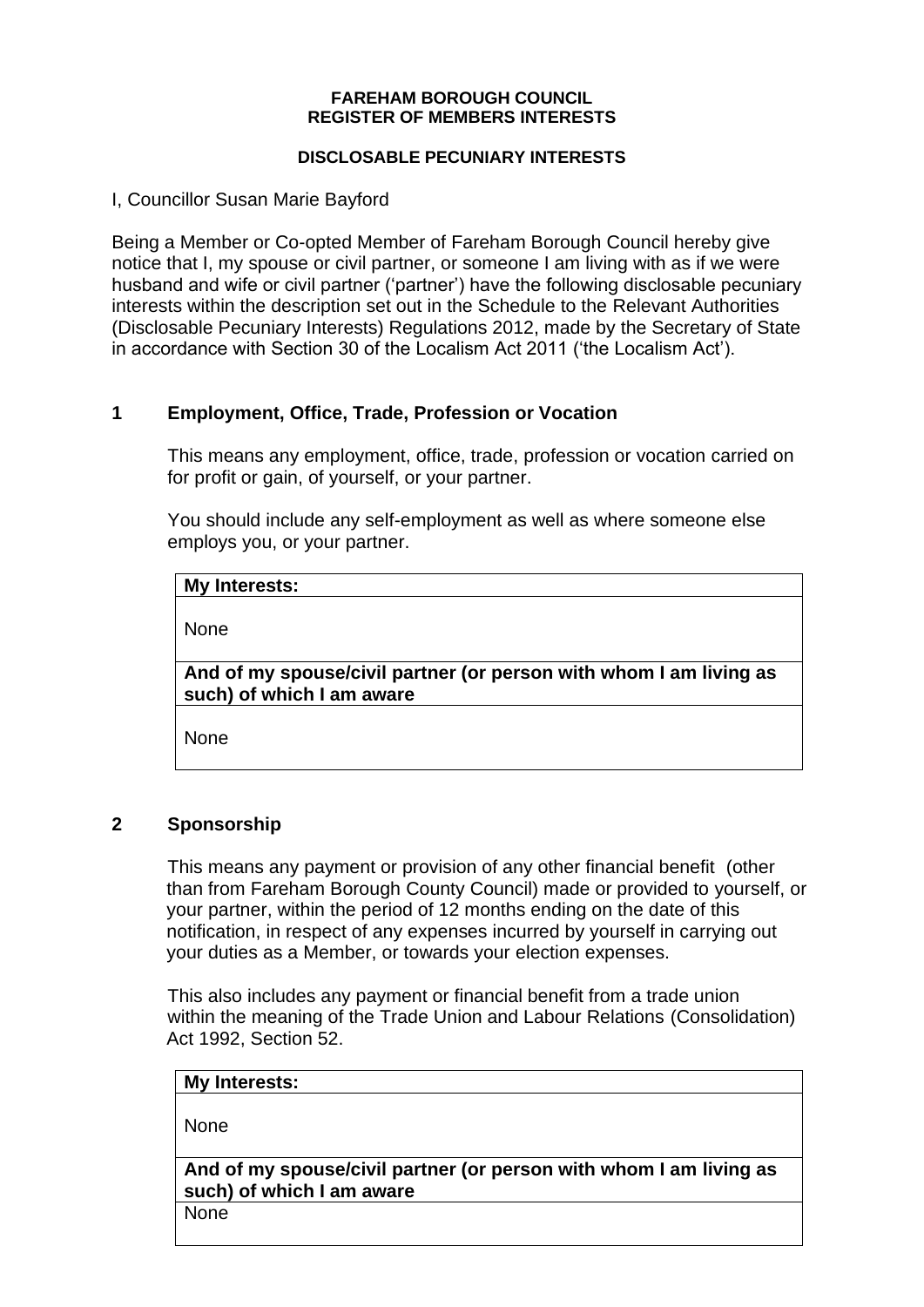# **3 Contracts**

This means any contract made between yourself, or your partner, (or a body in which you, or your partner, have a beneficial interest), and Fareham Borough Council -

- **(a)** under which goods or services are to be provided or works are to be executed; AND
- **(b)** which has not been fully discharged;

| My interests: |  |  |  |
|---------------|--|--|--|
|---------------|--|--|--|

None

**And of my spouse/civil partner (or person with whom I am living as such) of which I am aware**

None

## **4 Land**

This means any beneficial interest in land within the area of Fareham Borough Council of yourself, or your partner.

This includes land which you, or your partner, own, lease, have the benefit of an option over, or have other rights in or over such as an easement or other burden or interest which carries the right to occupy land or receive income, or upon which you have a mortgage.

## **My interests:**

This Member has an interest which is withheld under Section 32(2) of the Localism Act 2011

**And of my spouse/civil partner (or person with whom I am living as such) of which I am aware**

This Member's interest in this regard is withheld in accordance with Section 32(2) of the Localism Act 2011

#### **5 Licences**

This means any licence (alone or jointly with others) to occupy land in the administrative area of Fareham Borough Council held by yourself, or your partner, for a month or longer.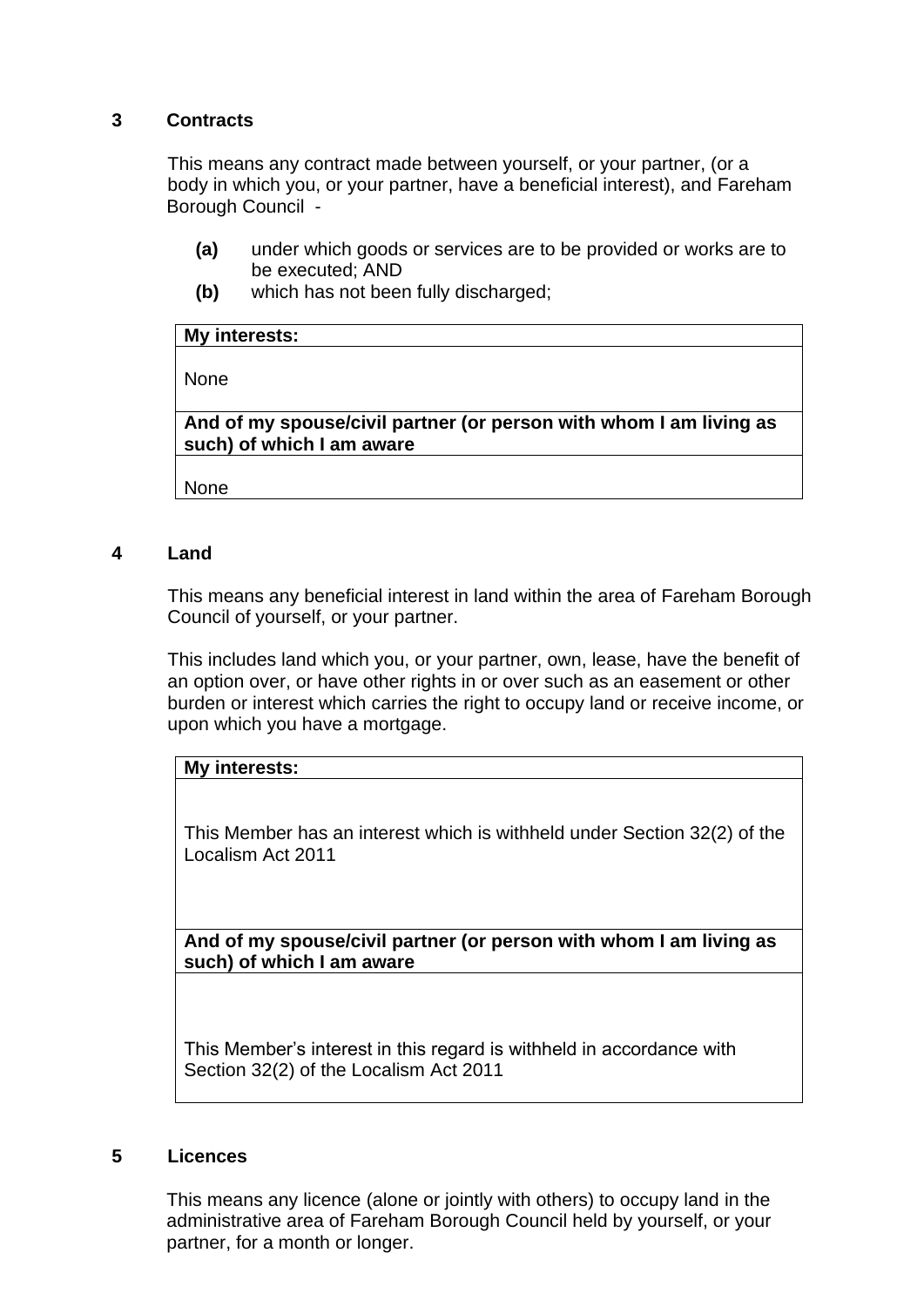### **My interests:**

None

**And of my spouse/civil partner (or person with whom I am living as such) of which I am aware**

None

## **6 Corporate Tenancies**

This means any tenancy where (to your knowledge) –

- **(a)** the landlord is Fareham Borough Council; AND
- **(b)** the tenant is a body in which you, or your partner, have a beneficial interest;

| My interests:                                                      |  |  |
|--------------------------------------------------------------------|--|--|
|                                                                    |  |  |
| None                                                               |  |  |
| And of my spouse/civil partner (or person with whom I am living as |  |  |
| such) of which I am aware                                          |  |  |

None

## **7 Securities**

This means any beneficial interest in securities of a body where –

- (a) that body (to your knowledge) has a place of business or land in the administrative area of Fareham Borough Council; AND
- (b) either
	- (i) the total nominal value of the securities exceeds £25,000 or one hundredth of the total issued shared capital of that body; OR
	- (ii) if the share capital of that body is more than one class, the total nominal value of the shares of any one class in which you, or your partner, have a beneficial interest exceeds one hundredth of the total issued share capital of that class.

Securities means shares, debentures, debenture stock, loan stock, bonds, units of a collective investment scheme within the meaning of the Financial Services and Markets Act 2000, Section 8, and other securities of any description, other than money deposited with a building society.

# **My interests:**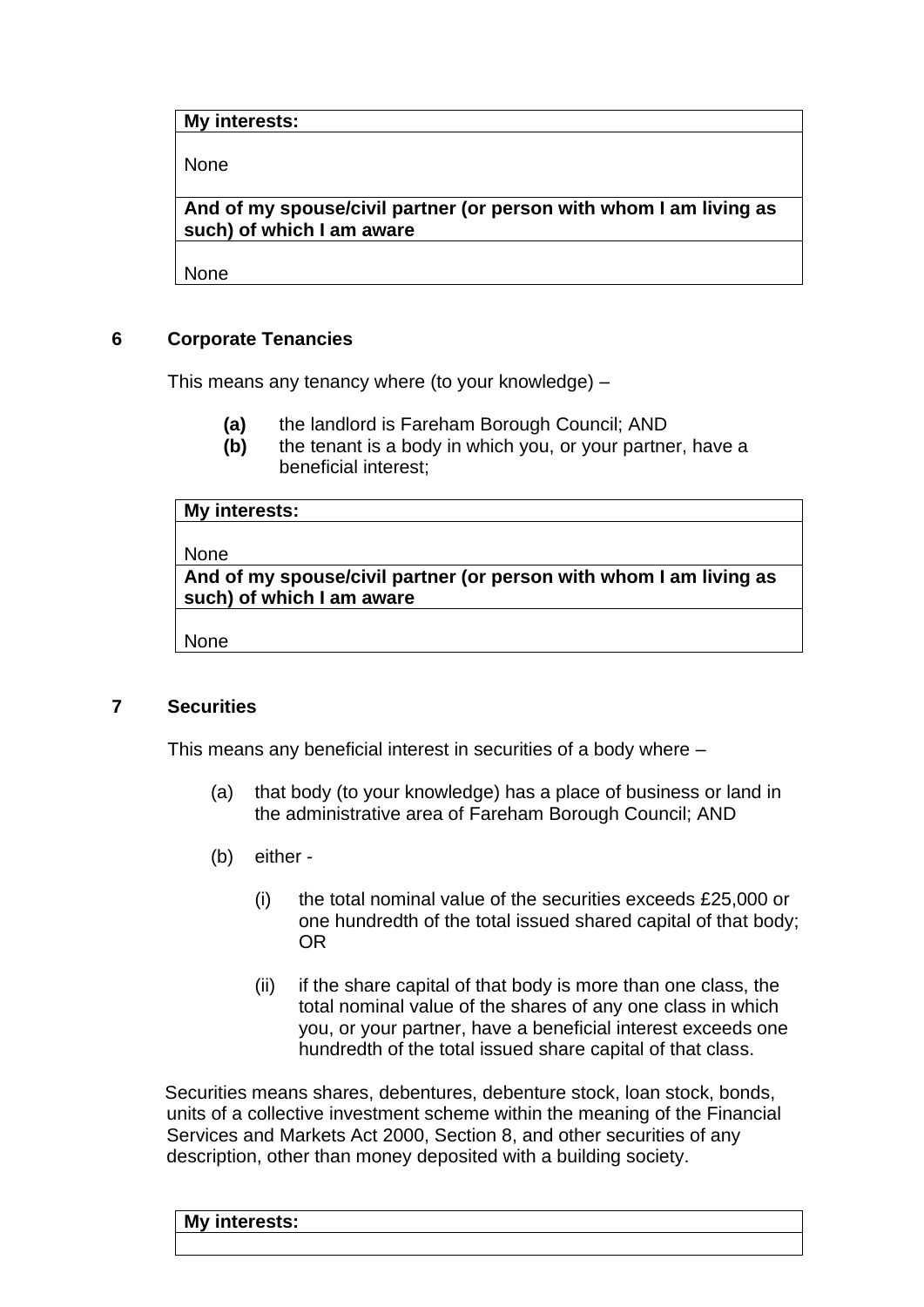| on |  |
|----|--|
|----|--|

**And of my spouse/civil partner (or person with whom I am living as such) of which I am aware**

None

**N.B. A body in which you, your spouse/civil partner (or person with whom you are living as such) have a beneficial interest means a firm in which you, your spouse/civil partner (or person with whom you are living as such) is a partner, or a body corporate of which you, your spouse/civil partner (or person with**  whom you are living as such) is a director, or in the **you, your spouse/civil partner (or person with whom you are living as such) has a beneficial interest.**